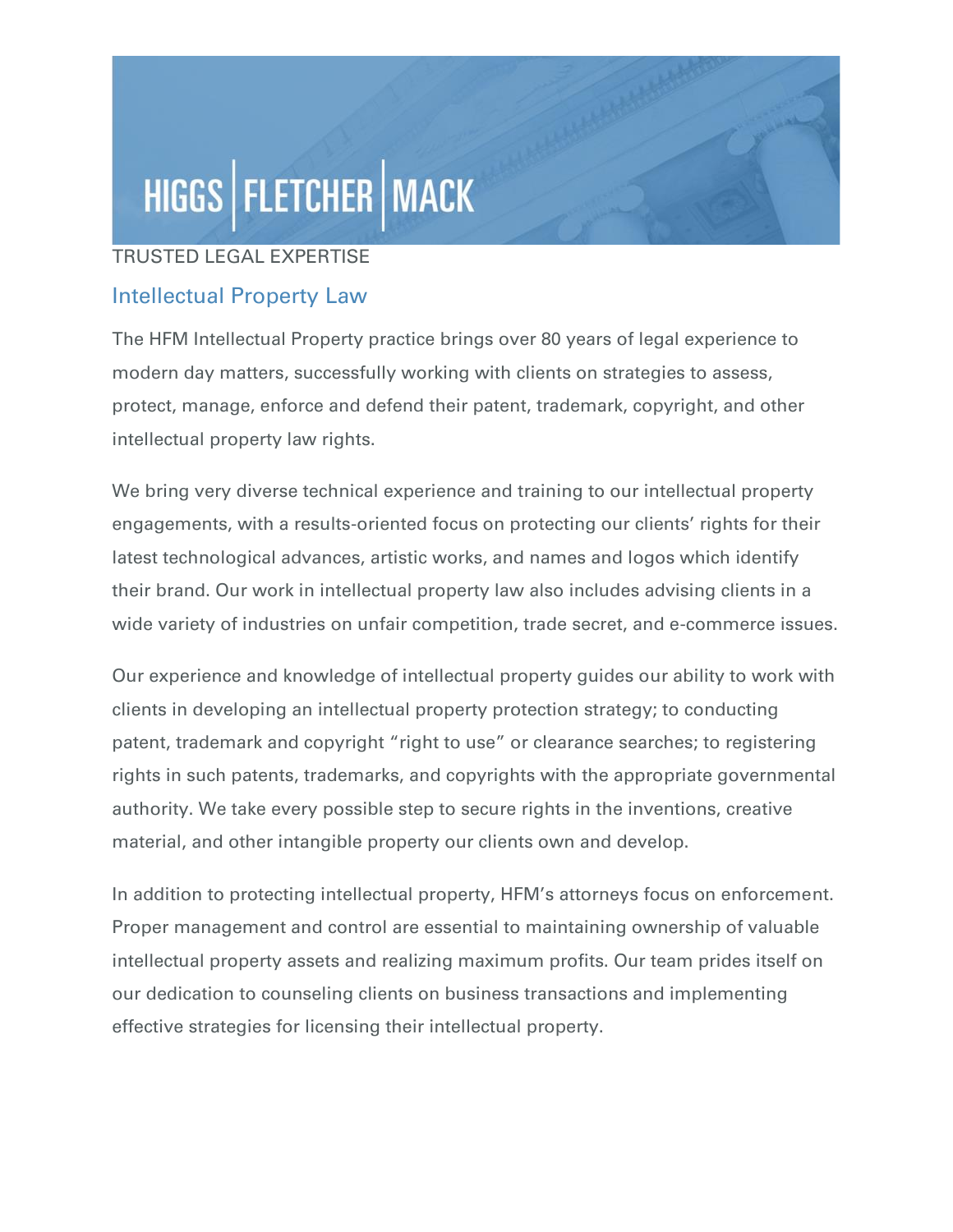We represent the interests of companies of all sizes, from global corporations to individual artists and inventors. HFM works with clients in a variety of highlyregulated industries including:

- **F** Telecommunications
- ▶ Clean energy/carbon-neutral sources
- $\triangleright$  Medical devices
- $\blacktriangleright$  Financial services
- ▶ Food and alcoholic beverage products and services

The breadth of our experience extends to representing individuals and businesses in industries as diverse as:

- $\rightarrow$  High technology, including manufacturers of consumer electronics and energy/power storage and delivery systems
- Action sports and fitness products, music and entertainment service providers, online businesses
- $\triangleright$  Creators and authors of various media and works of art, designers in surf, skate, snowboard and fashion industries
- Gift and home furnishings manufacturers
- $\blacktriangleright$  Information technology companies



MICHAEL J. HOISINGTON MICHAEL L. MADGETT CHARLES F. REIDELBACH